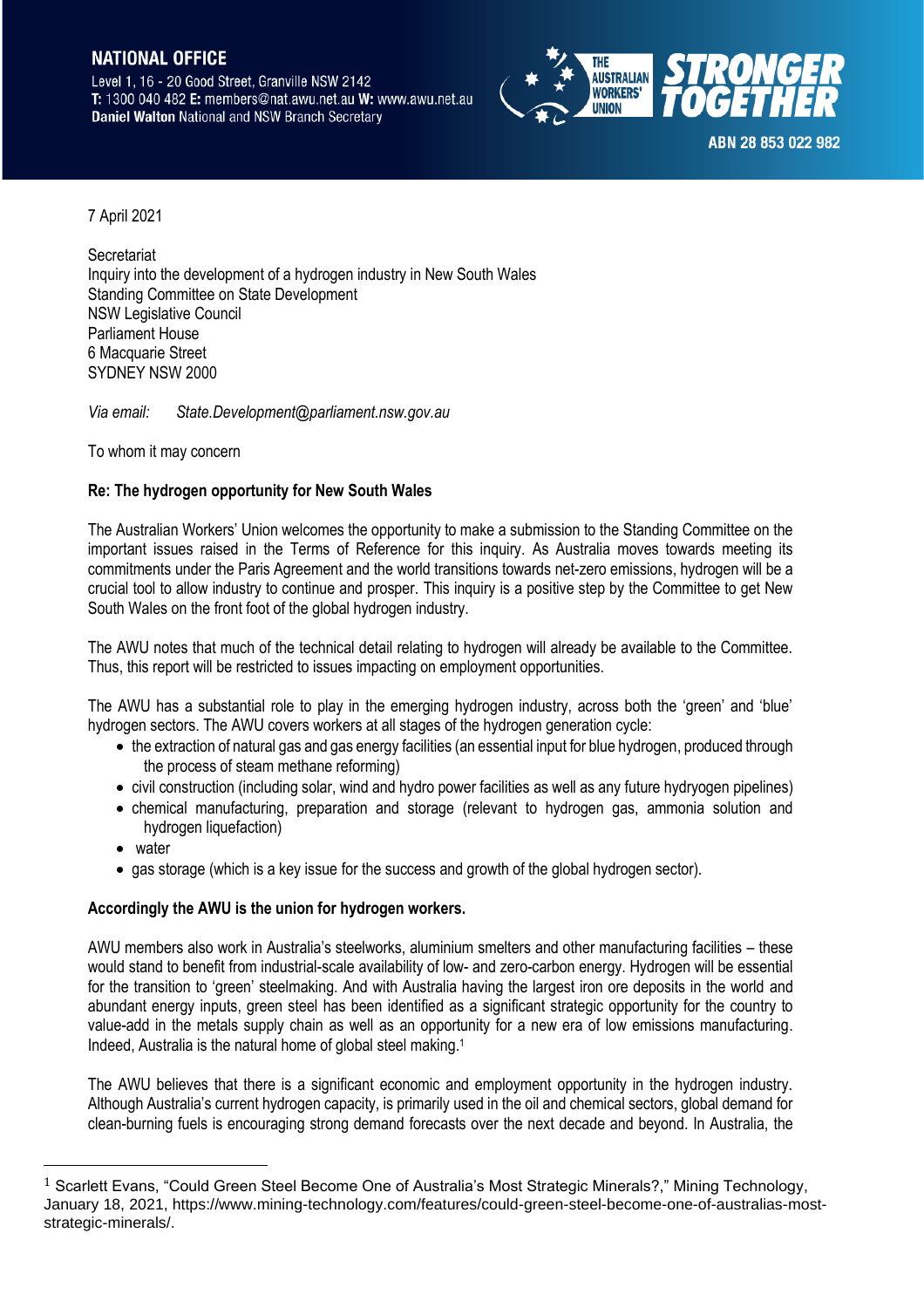COAG Energy Council's *National Hydrogen Strategy* sets out a plan of creating, testing and proving Australia's clean hydrogen supply chains over the next 5 years, building up to robust large-scale domestic and export markets from 2025 onwards.<sup>2</sup> This fed into the *Technology Investment Roadmap*, which sets a target of a sub-\$2/kg price on clean hydrogen.<sup>3</sup>

Several large hydrogen projects are already being developed in Australia, with more proposed in the near future:

- A consortium of Japanese and Australian companies (including Kawasaki, Shell and AGL) have worked together in the LaTrobe Valley to produce hydrogen via brown coal gasification, with the intention to implement carbon capture and storage (CCS) in the near term.<sup>4</sup>
- Coregas has announced plans to acquire hydrogen-powered prime movers and build a hydrogen refueling facility in Port Kembla (with support from the NSW Government).
- Fortescue Metals Group is intending to become carbon-neutral by 2030, entailing significant development of its green hydrogen capacity.<sup>5</sup>
- The South Australian Government installed Australia's largest hydrogen electrolyser, feeding into the natural gas network, in late 2019; it is also investing in the largest 'green ammonia' plant in the world.<sup>6</sup>
- Canadian energy company ATCO has established a Clean Energy Innovation Hub in Jandakot, Western Australia with Commonwealth support, and is already distributing hydrogen blended with natural gas through its existing gas network. 7
- The CSIRO first demonstrated its 'ammonia-to-hydrogen' fuelling system in 2018, which has been described as a potential 'game-changer' in hydrogen storage.<sup>8</sup>

The global export market for hydrogen is also expected to be a lucrative opportunity for New South Wales: Goldman Sachs forecasts that, by 2050, the European hydrogen market will grow to €2.2 trillion while Bank of America forecasts the global market at USD\$11 trillion.<sup>9</sup> Green steel has also been described as an industry with billions of dollars of global demand in the near future.

The New South Wales Government has the opportunity to become a first-mover in this space, particularly if tied in to existing LNG export facilities (based in Queensland), by establishing a hydrogen pilot project. This opportunity would allow New South Wales to secure the jobs of its industrial workforce (much of which is based in the regions) as well as creating potentially thousands of new jobs. A local hydrogen industry will also depend on transport infrastructure being established (potentially including rail between sites).

As the home to Australia's steelmaking industry, NSW could consider following the example of Sweden and conducting a 'green steel' pilot program.

However noting the above activity in Australia and around the world, there is also the risk of NSW falling behind other jurisdictions and missing the hydrogen boom altogether.

<sup>2</sup> Council of Australian Governments and Energy Council, *Australia's National Hydrogen Strategy*, 2019. 3 Australian Government, "TECHNOLOGY INVESTMENT ROADMAP; First Low Emissions Technology Statement," September 2020.

<sup>4</sup> "Australia 'Hydrogen Road' to Japan Set to Cut Emissions," Australian Financial Review, December 1, 2020, https://www.afr.com/companies/energy/australia-hydrogen-road-to-japan-set-to-cut-emissions-20201201-p56jik. 5 Tim Fernandez, "Port Kembla to Be Home of Australia's First Hydrogen Trucks, Refuelling Station," March 19, 2021, https://www.abc.net.au/news/2021-03-19/port-kembla-first-hydrogen-truck-gets-green-light/13263384. 6 Imogen Hartmann, "South Australia Launches World-Leading \$240 Million Hydrogen Project," *Energy Magazine* (blog), November 8, 2020, https://www.energymagazine.com.au/south-australia-launches-world-leading-240 million-hydrogen-project/.

<sup>7</sup> ATCO, "The Clean Energy Innovation Hub," 2020, https://www.atco.com/en-au/projects/hydrogen.html. 8 Stephen H. Crolius, "CSIRO Demonstrates Ammonia-to-Hydrogen Fueling System," *Ammonia Energy Association* (blog), August 16, 2018, https://www.ammoniaenergy.org/articles/csiro-demonstrates-ammonia-tohydrogen-fueling-system/.

<sup>9</sup> Michael Liebrich, "Liebreich: Separating Hype from Hydrogen – Part Two: The Demand Side," *BloombergNEF* (blog), October 16, 2020, https://about.bnef.com/blog/liebreich-separating-hype-from-hydrogen-part-two-thedemand-side/.